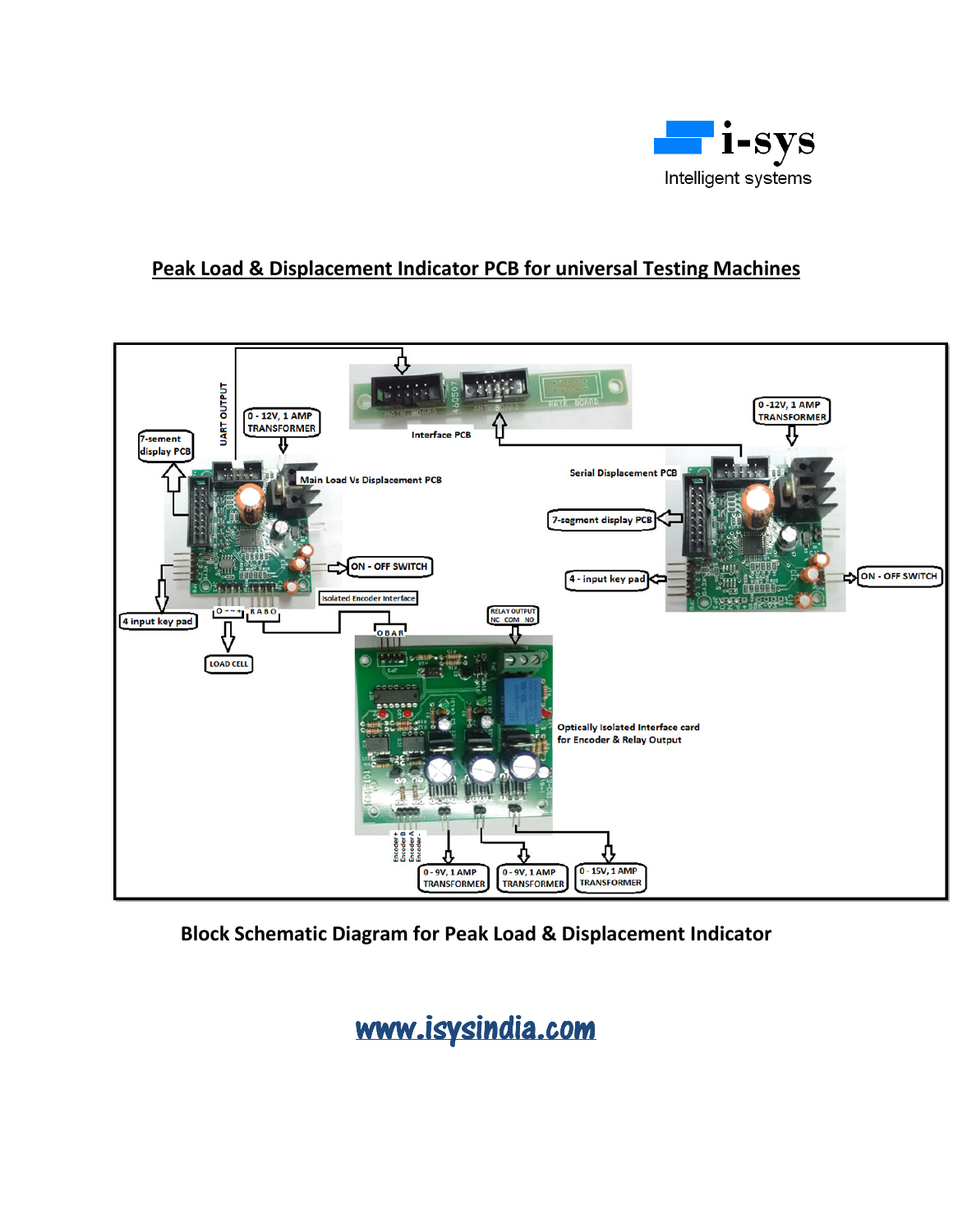## **Calibration of Main Load Vs Displacement Board**

To configure the machine, connect the power supply. Now press TARE key( $K4$ ) and with the TARE key(K4) pressed power on the Machine (switch connected to the Main Load Vs Displacement PCB).

It shows



 Now use the INCREMENT key(K2) & SHIFT key(K3) to enter the Password given to you & then press the ENTER key(K1). If your Password is wrong it will display "Sorry".

If you have entered the right Password it shows

 $A | R | A$ 

 $\overline{P|A|R|A|}$  Now press ENTER key(K1) to go to parameters (PARA) settings

Or press Increment (INC) key(K2) to change to (LCAL)

calibration settings.

To configure PARA press enter key when it displays "PARA".

 $\boxed{0}$   $\boxed{0}$   $\boxed{0}$   $\boxed{0}$   $\boxed{0}$ . To set maximum Capacity use INC key(K2) and SHIFT key(K3).  $0 0 0$ .

Ex: for 30kgs

 $\lceil \frac{1}{\log n} \rceil$   $\lceil \frac{1}{\log n} \rceil$  = Enter the maximum Load & then Press ENTER key(K1).  $0 | 0 | 0 | 3 | 0.$ 

The next setting is the ADC Filter setting.

Digital Filter options:



Now you can select the filter options "FIL". Use default "0" for fast response. Higher values of filter can be used for low data output rates.

Now we have completed configuring all the setting in the "PARA" menu.

 Once all the settings in PARA menu is completed it will again return back to the main menu "PARA".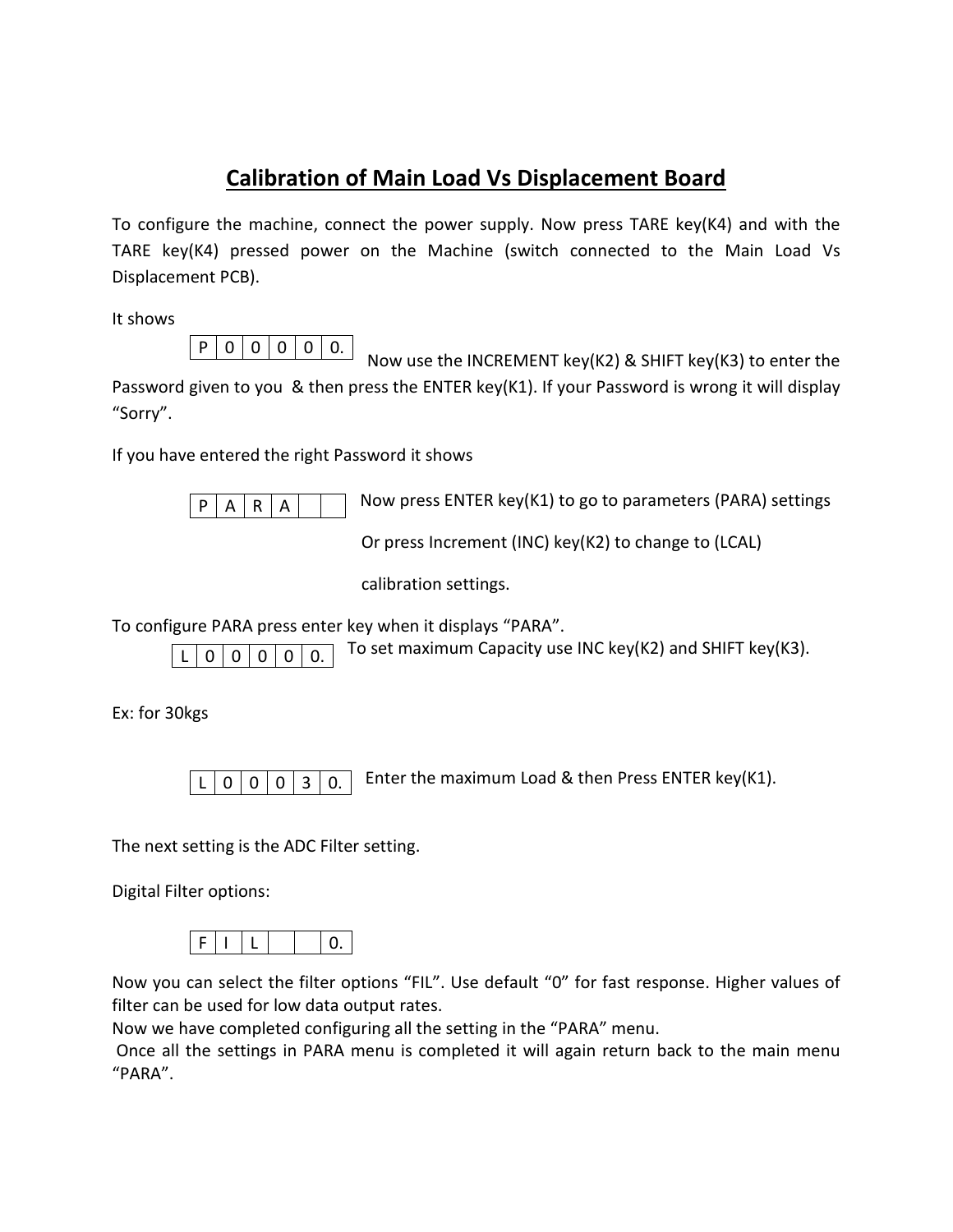When PARA appears as below you are ready to calibrate the machine.



To enter into calibration mode press INC key(K2).



It will appear as shown. This means Load Calibration.

Now press Enter key(K1).

Next "rAnGEx" will appear. This selection decides the decimal point position. RANGE 0-4 (range selection)

Displayed output

| R | A | N | G | E | 0. |
|---|---|---|---|---|----|
| R | А | N | G | E | 1. |
| R | A | N | G | E | 2. |
| R | A | N | G | E | 3. |
| R | д |   | G | E | 4. |

| 0.          | 0           | 0           | $\boldsymbol{0}$ | $\boldsymbol{0}$ |
|-------------|-------------|-------------|------------------|------------------|
| 0           | 0.          | $\mathbf 0$ | $\mathbf 0$      | $\mathbf 0$      |
| 0           | 0           | 0.          | $\mathbf 0$      | $\mathbf 0$      |
| $\mathbf 0$ | $\mathbf 0$ | $\mathbf 0$ | 0.               | $\mathbf 0$      |
| 0           | 0           | $\mathbf 0$ | $\mathbf 0$      | $\mathbf 0$      |

Use the INC key(K2) to change the range value.

Select and press ENTER key(K1).

Next it shows **No-Load count** value.



Now press the Enter key(K1) to accept the **No-load count value**. Next it will display "**LOAD**" briefly as below. Ì

|--|--|--|--|

And then it will again display the No-load count value.

Now you need to apply a **known-load** (Standard calibration Load) on the load-cell. It will now show the **known-load count value**.

|--|--|--|--|--|--|

Press the Enter key(K1) to accept the known-load count value.

The display will now display the span value (known-load count value – no-load count value) for a brief period & then it will display as below…



The decimal point position will depend on your range value selected earlier.

Using the INC key(K2) & SHIFT key(K3) enter the known-Load (Calibrating Load)you had applied on the load-cell just now to calibrate. Example…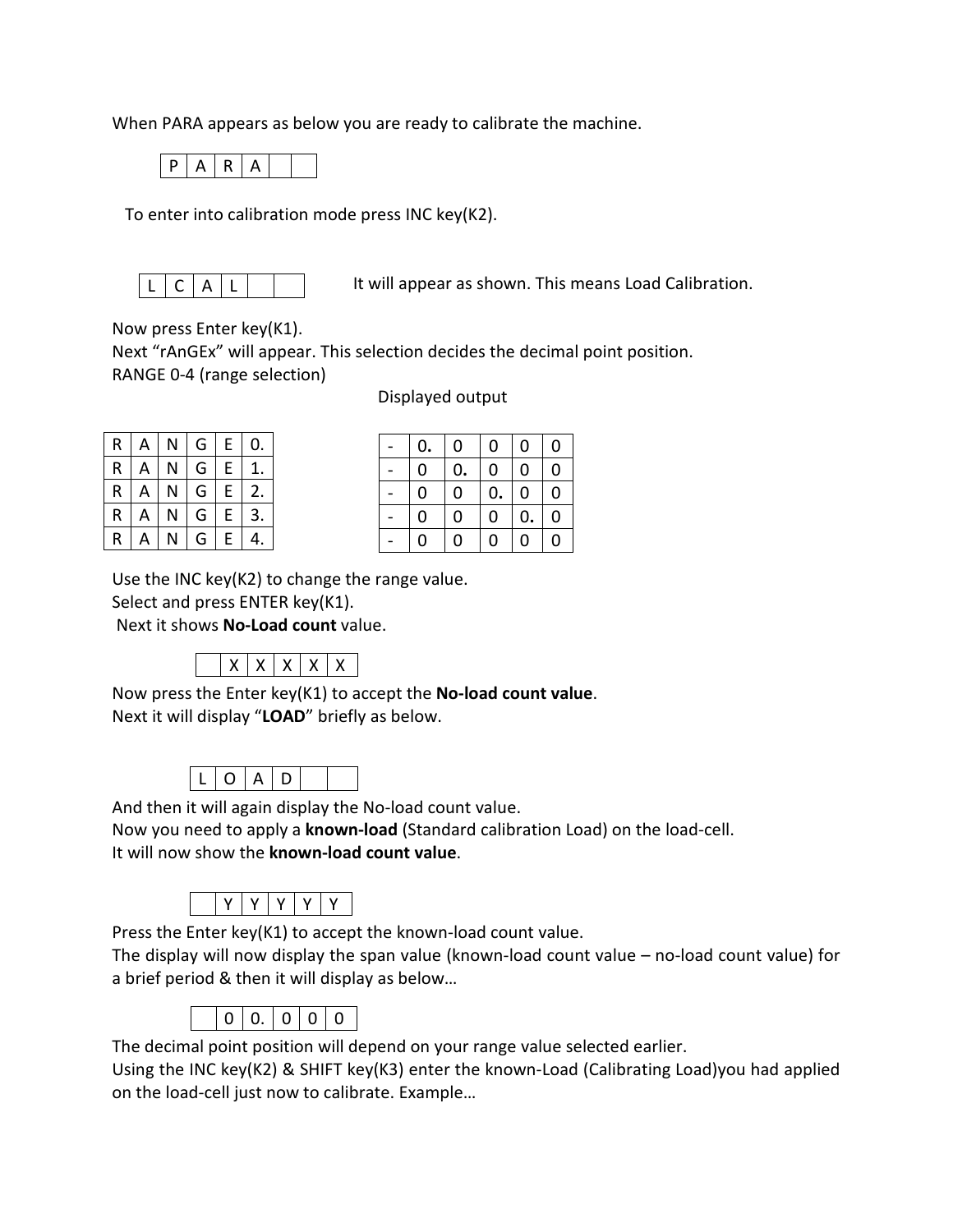

Enter the value for the known load and press ENTER key(K1).

It will now show "CAL" again. Now your Load calibration procedure is completed. Next Use the INC key(K2).

It will display as shown below…

|--|

This means Displacement calibration.

Press ENTER key(K1).

Next it shows **initial travel count** value.

|--|--|

Now press the Enter key(K1) to accept the **Initial Travel count value**. Next it will display "**dist**" briefly as below. Ì

And then it will again display the Initial travel count value.

Now you need to run the UTM motor for some known displacement or travel value (Standard travel distance in millimeters).

It will now show the encoder counts for the **known Travel displacement count value**.



Press the Enter key(K1) to accept the known-load count value.

The display will now display the span value (known-travel displacement count value  $-$  initial travel count value) for a brief period & then it will display as below…



The default decimal point position will "0.00" and can't be changed.

Using the INC key(K2) & SHIFT key(K3) enter the known-length (Calibrating travel distance)you had traversed by running the UTM motor. Example…

|--|--|

Enter the value for the known distance and press ENTER key(K1).

It will again display "dCAL".

Now please switch OFF the power to the PCB & then switch it ON. Your machine is calibrated & ready to use.